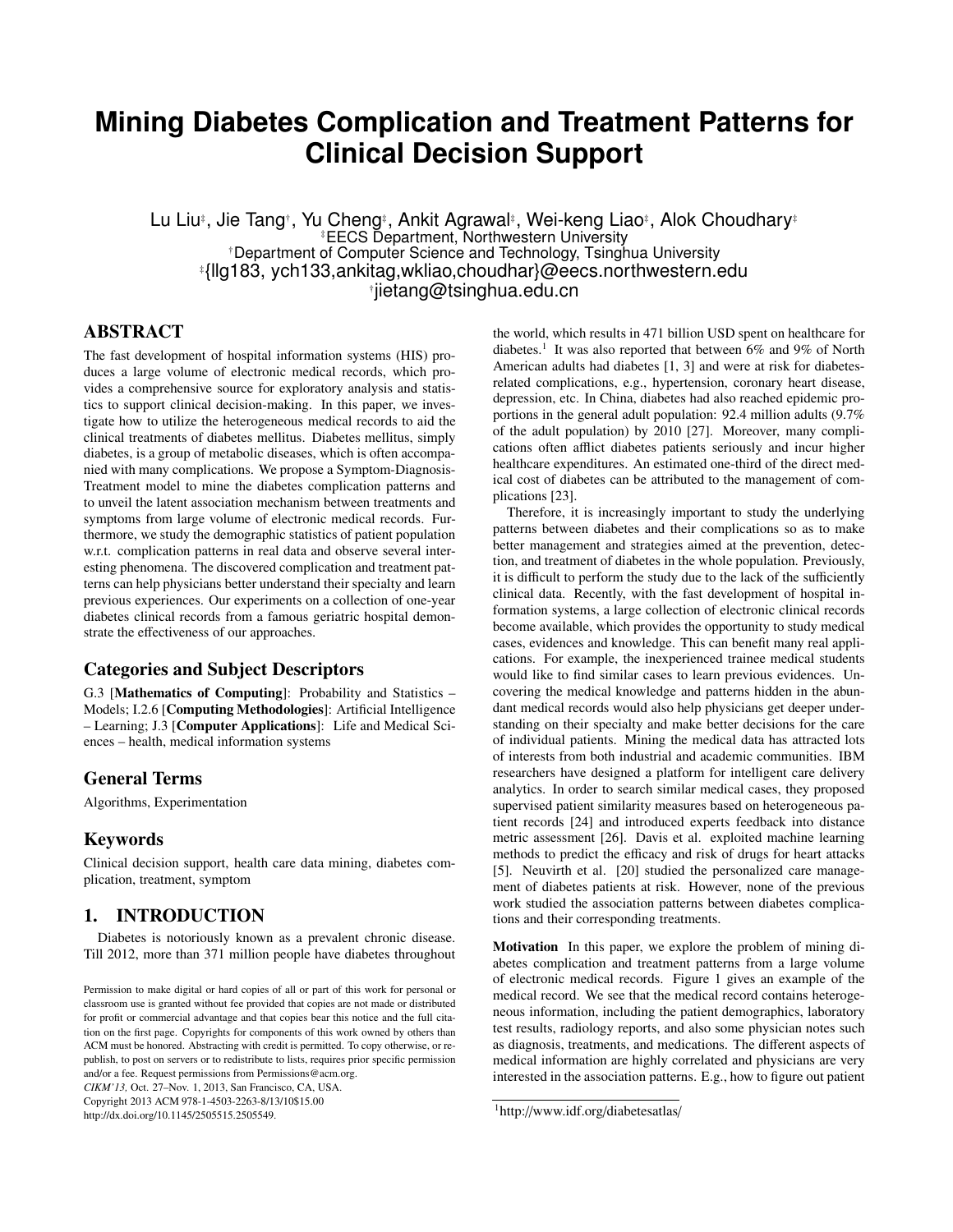

Figure 1: An example of patient medical record, which includes typical symptoms (e.g., gender, age, lab tests) and possible treatments applied to the patient. The arrows demonstrate the correlations between the heterogenous factors.

conditions from their lab test results? Which complications would often co-afflict diabetes patients with a large probability? What kind of medications should be given to the diabetes patients with some specific complications? How will the different complications afflict the different gender and age groups? Physicians always figure out these problems based on their experiences. Fortunately, the emerging electronic medical records nowadays provide us the opportunities to learn from previous cases. Efficient models can be exploited to mine these association patterns to support clinical decision-making.

Contributions To address these problems, we propose a probabilistic graphical model named Symptom-Diagnosis-Treatment model to mine patterns from the heterogeneous medical records. We use a latent variable to denote patient conditions, which the patient symptoms are assumed to be generated from. Moreover, we assume that patients' treatments are generated based on both physicians' diagnosis and patient conditions. In this way, diabetes complication and treatment patterns can be discovered simultaneously. We further study the demographics statistics of patient population w.r.t. complication patterns and observe several interesting phenomena. Finally, we propose a possible medical application in terms of treatment suggestion for clinical decision support. We test the proposed model on a collection of one-year diabetes clinical records from a famous geriatric hospital in China and our experimental results demonstrate the effectiveness of our methods.

To summarize, this work contributes on the follow aspects:

- We formally formulate the problem of diabetes complication and treatment pattern mining and propose a probabilistic generative model to simultaneously model patient symptoms, physicians' diagnosis, treatments from the heterogeneous medical records.
- We perform a qualitative analysis for the discovered complication and treatment patterns, which can help physicians learn from previous experiences and aid clinical services. We also discuss a possible medical application in terms of treatment suggestion based on the discovered patterns.
- We study the demographic statistics of patient populations w.r.t. different complication patterns on a one-year real medical records and observe several interesting phenomena for diabetes patients.

The rest of the paper is organized as follows: Section 2 discusses related work; Section 3 illustrates some data analysis on diabetes medical records; Section 4 formally formulates the problem; Section 5 explains the proposed model and lists the estimation equations of the model; Section 6 presents experimental results that validate the effectiveness of our methodology and Section 7 concludes this work.

# 2. RELATED WORK

Health care data mining In recent years, how to utilize the large scale electronic health care data to provide physicians with efficient decision support and objective evidence attracts the interests of researchers from various areas [8, 13]. Information scientists investigated the key issues of the electronic health record search engine and analytics platform for intelligent care delivery [10]. E.g., Hanauer et al. [12] studied the uncertainty terms in clinical documents and analyzed the query logs of an electronic health record search engine. Sun et al. [24, 26] worked on the supervised patient similarity measurement based on heterogeneous patient records and introduced experts feedback into distance metric assessment. Moreover, many researchers employed machine learning approaches to discover latent patterns from electronic medical records. E.g., Wang et al. [25] investigated the heterogeneous temporal clinical event pattern mining. A lot of work aimed to predict the efficacy or risk of a potential drug for a given individual. E.g., Rosen-Zvi et al. [21] studied the clinical and demographical factors for selecting anti-HIV therapies. Davis et al. [5] aimed to predict the risk of heart attack when consuming particular drugs. Deng et al. [6] developed an active learning method for personalized treatment.

Diabetes complication and treatment study Diabetes is a common chronic disease, which constitutes the leading cause of mortality all over the world. Recently, some researchers utilized health care data to study the risk factors for diabetes. E.g., Selby et al. [22] developed a prediction rule from clinical databases to identify high-risk patients in a large population with diabetes. Neuvirth et al. [20] studied the personalized care management of diabetes patients at risk. As diabetes causes various complications [9], considerable medical work has been conducted to investigate diabetes treatments for different complications, e.g., depression [15], coronary heart disease [19]. However, none of previous work investigated how to learn all the latent complication patterns and their corresponding treatments from large volume of medical records.

# 3. DATA COLLECTION AND ANALYSIS

We obtain a collection of real diabetes patient records from a hospital information system, containing around 170,000 patient records over one year period. The records consist of heterogeneous aspects, stored in different database tables, e.g., patient profiles, lab test results, pharmacy, physician profile, etc. The patient ID and the index of seeing doctors are utilized to link them.

As shown in Figure 1, we classify the data into two genres: objective patient symptoms and physician-related notes. The objective patient symptoms include the patient age, gender, the performed lab test names and the results. The physician-related data includes the physician ID, the physician specialty, given medication codes, dosages, procedure codes and diagnosis texts.

### 3.1 Physician-related Data

When diagnosing a particular diabetes patient at one time, physicians always write down several disease names in the record, e.g., hyperlipidemia, cerebrovascular, bronchitis, etc., which are complications of diabetes. Usually physicians give out the disease names according to ICD-10 [2] but not completely consistent. We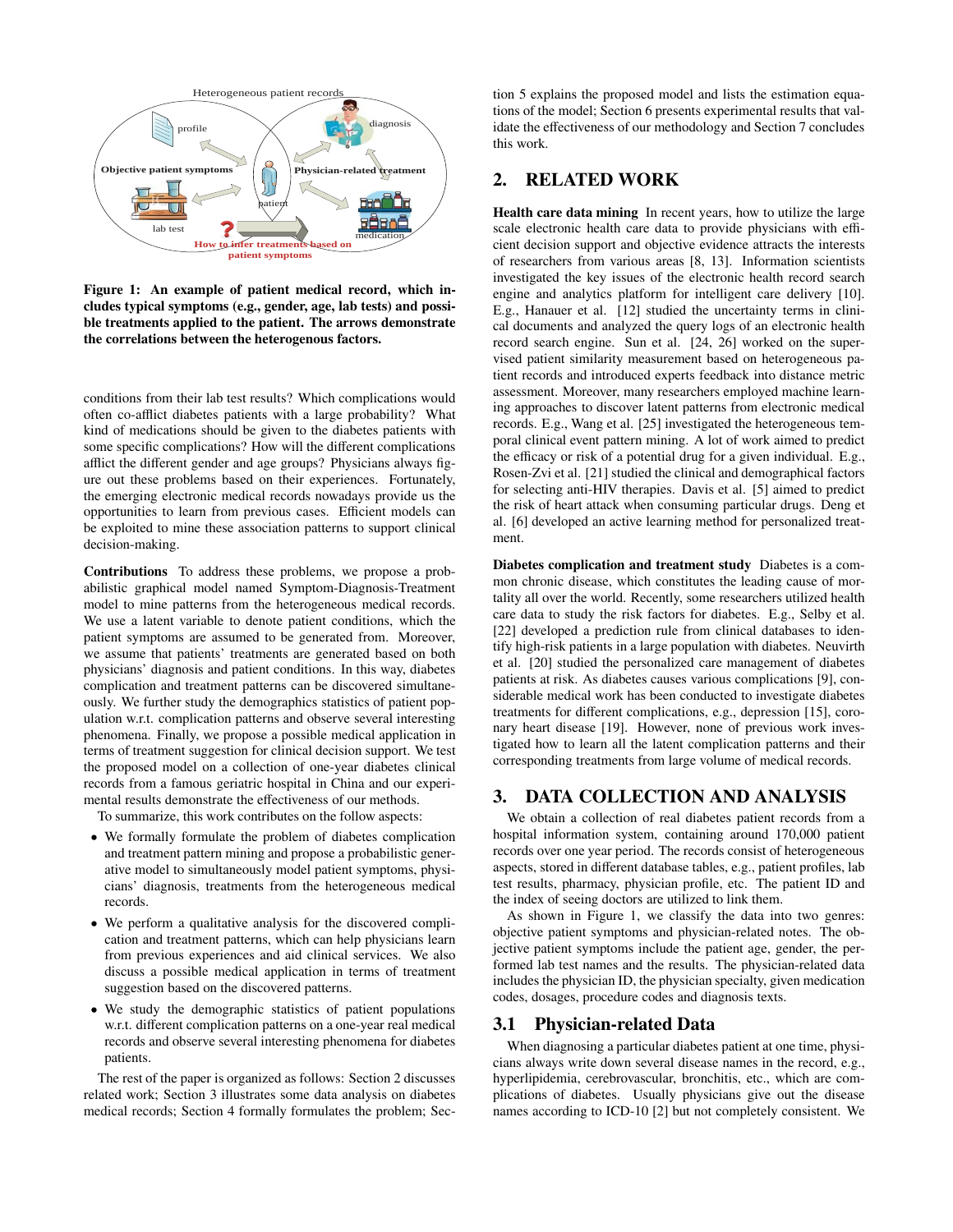

Figure 2: Diabetes complication/medication/lab test frequency

| Rank | Complication                  | Frequency |
|------|-------------------------------|-----------|
|      | Hypertension                  | 95,422    |
| 2    | Coronary artery heart disease | 54,677    |
| 3    | Hyperlipidemia                | 38,747    |
| 4    | Cerebrovascular               | 35,209    |
| 5    | <b>Bronchitis</b>             | 13,430    |
| 6    | Flu                           | 12,537    |
| 7    | Osteoporosis                  | 12,430    |
| 8    | Insomnia                      | 12,230    |
| 9    | Nephropathy                   | 10,859    |
| 10   | Chronic renal insufficiency   | 10.638    |

Table 1: The top 10 diabetes complications

employ some information processing methods to filter the noise of diagnosis text. Then we calculate the frequency curve of complications as shown in Figure 2(a), which demonstrates that there are about one hundred common diabetes complications in all. Table 1 shows the top 10 complications and their frequencies which are larger than 10000. We observe that the complications distribute diversely: the 5th to 10th complication respectively covers only 10% of patient records (Cf. Table 1).

The authors in work [28] classified diabetes complications into seven categories, which are cardiovascular disease, nephropathy, retinopathy, peripheral vascular disease, stroke, neuropathy, and metabolic. Different complications should be treated with different medications. The frequency curve of medications is calculated and shown in Figure 2(b). There are about 500 related medications and procedures, among which only about 50 are given in more than 2000 patient records. Figure 3 shows the co-occurrence matrix between the complications and medications, where each row denotes one complication and each column denotes one medication. We calculate their correlation weights as  $\frac{N(m_i,d_j)}{\sum_{m_k} N(m_k,d_j)}$ , where  $N(m_i,d_j)$ represents the number of medical records which contain medication  $m_i$  and disease  $d_i$ . And we use Cluto <sup>2</sup> to cluster the complications and medications. The result is shown in Figure 3, where the darker color indicates the larger weight. Therefore the gathering darker plates as marked out in the figure indicate that some association patterns indeed exist between the complications and medications. In other words, particular treatments will be given according to the genre of diabetes complications.

## 3.2 Patient Symptoms

We analyze how three categories of diabetes complications: nephropathy, retinopathy and liver damage afflict different groups of patients w.r.t. age and gender factors. Figure 4 shows the num-



Figure 3: The co-occurrence matrix between diabetes complications and medications. Each row denotes one complication and each column denotes one medication. The darker color indicates the larger correlation weight. The gathering darker plates as marked out indicate that some association patterns indeed exist between the complications and medications.

ber of patient records changing with age, where the dotted curve denotes female and the solid one denotes male. Thus we can find that generally 50 to 60 is the start bursting age span for all types of diabetes complications. The number of patients with nephropathy complications is the largest, where the male patients are much more than female ones. But for retinopathy complications the number of the female patients is larger than the male one. For the liver complications, male patients burst earlier than female ones. Therefore, different types of complications influence diabetes patient population differently w.r.t. demographics factors, i.e., age and gender.

Besides the patient demographics, lab test results are the most important information for physicians' reference to make diagnosis and treatments. From the whole record set, we count that there are about 200 types of related lab tests for diabetes patients in all. Figure 2(c) shows the frequency curve of lab tests, where the top 10 performed ones are glucose, creatinine and urea, etc., as shown in Table 2. Thus the most frequent lab tests are only performed less than 20000 times in one year, covering about 10% patient records. The reason is that 80% patients did not perform any lab tests when they saw doctors, and the rest patients performed only a small portion of all the lab tests. Thus this lab test information is very sparse, which leads to the small overlapping features between the patients even under the similar conditions. Therefore it is very difficult to measure the patient similarity only based on the lab test results.

The lab tests can have numerical or categorical types of results. We analyze the numerical results of lab tests and find that the values themselves or their transformed values approximately fit the normal distributions. For example, the left figure in Figure 5 shows the distribution of lab test "Alanine aminotransferase" result distribution, and the right one shows their log value distribution.

Although it is difficult to measure the similarity between concrete patients based on the sparse lab test information, we can get

<sup>2</sup>http://glaros.dtc.umn.edu/gkhome/cluto/cluto/overview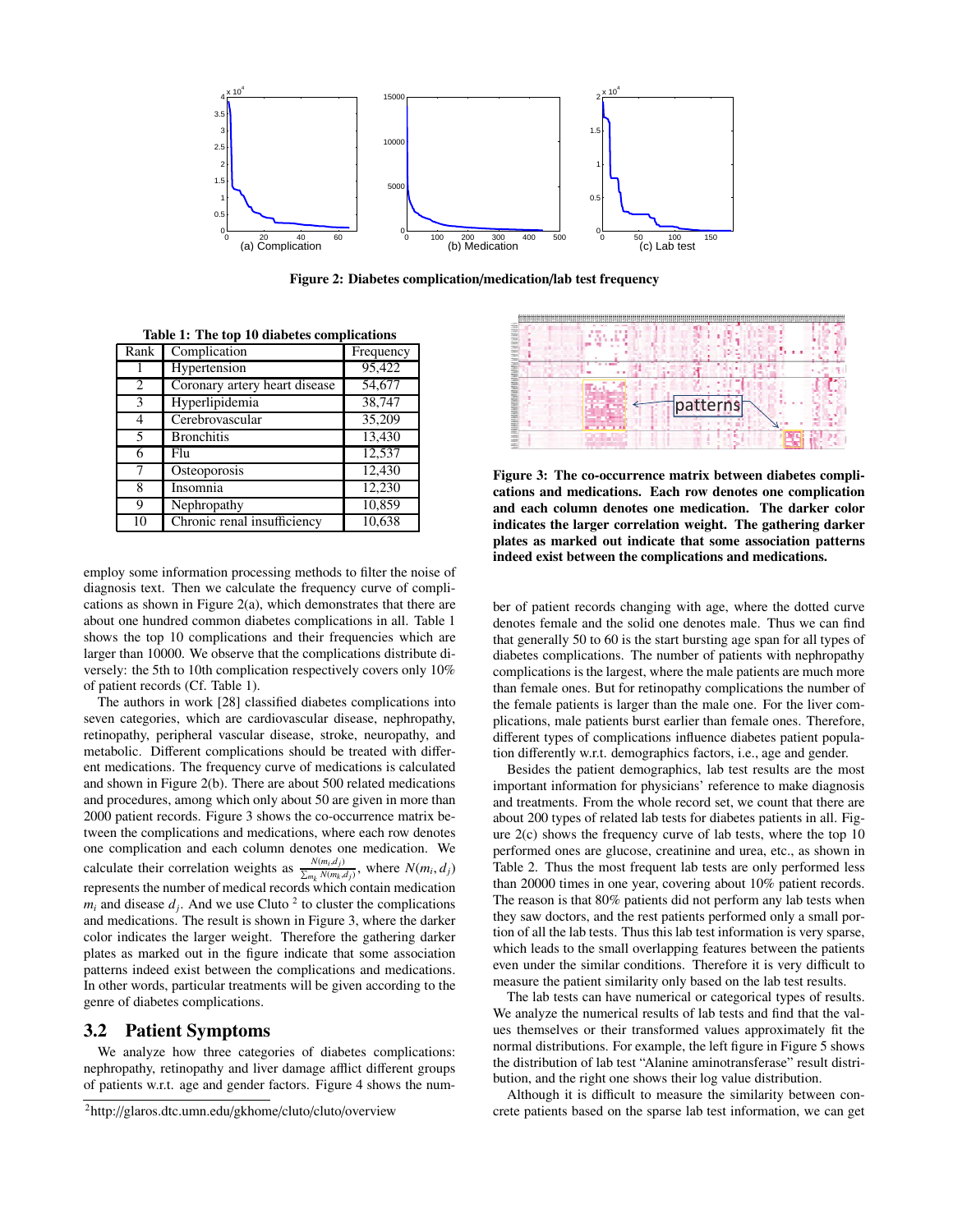

Figure 4: The size of diabetes patient population with retinopathy, liver damage and nephropathy changing with age and gender

| Lab Test<br>Rank |                            | Freq   | Liver (4415) |        | Retinopathy (7958) |      | Nephropathy (23086) |        |      |        |        |
|------------------|----------------------------|--------|--------------|--------|--------------------|------|---------------------|--------|------|--------|--------|
|                  |                            |        | Freq         | Mean   | Var                | Freq | Mean                | Var    | Frea | Mean   | Var    |
|                  | Glucose                    | 19.342 | 629          | 1.9193 | 0.2798             | 335  | 1.9239              | 0.2642 | 3141 | 1.8753 | 0.2645 |
| 2                | Creatinine                 | 16.965 | 599          | 4.1213 | 0.2791             | 325  | 4.2138              | 0.3790 | 3112 | 4.5587 | 0.5869 |
| 3                | Urea                       | 16.965 | 599          | .6828  | 0.2863             | 325  | 1.7993              | 0.3420 | 3112 | 2.0060 | 0.4592 |
| 4                | Alanine aminotransferase   | 16,942 | 623          | 3.2838 | 0.6733             | 327  | 2.8581              | 0.5529 | 3011 | 2.8117 | 0.5304 |
|                  | Aspartate aminotransferase | 16.934 | 620          | 3.2294 | 0.4522             | 326  | 3.0076              | 0.3877 | 3010 | 2.9866 | 0.3414 |
| 6                | Triglyceride               | 16.801 | 605          | 0.5589 | 0.6267             | 325  | 0.3576              | 0.5130 | 2999 | 0.4496 | 0.5438 |
| 7                | Total cholesterol          | 16.792 | 605          | 1.5679 | 0.2173             | 325  | 1.5391              | 0.1879 | 2999 | .5197  | 0.2224 |
| 8                | Uric acid                  | 16.674 | 596          | 5.6614 | 0.3027             | 326  | 5.6672              | 0.3393 | 3072 | 5.7740 | 0.2890 |
| 9                | Low-density lipoprotein    | 16,243 | 600          | 0.9809 | 0.3361             | 307  | 0.9876              | 0.2824 | 2779 | 0.9599 | 0.3070 |
| 10               | High-density lipoprotein   | 16,238 | 598          | 0.2974 | 0.2670             | 307  | 0.3512              | 0.2268 | 2777 | 0.2785 | 0.2524 |

Table 2: The top 10 lab test results statistics



Figure 5: Alanine aminotransferase test result distribution

the statistical information from the whole data set. We calculate the log values of the frequency, mean and variation for all the numerical lab test results in the above three categories of diabetes complications respectively. Table 2 shows the results for the top 10 lab tests. The total numbers of patient records belonging to these categories of diabetes complications are also shown in the first rows, which are 4415, 7958, 23086 respectively. Therefore, the patients with retinopathy complications performed lab tests less frequently than the ones with nephropathy or liver complications. Furthermore, some lab test results do not have significant differences w.r.t. different complications, e.g., glucose, low-density lipoprotein. But some could be utilized to distinguish the complication genres, e.g., creatinine for nephropathy, triglyceride for liver complications (as the bold-faced numbers in Table 2).

Summary In this section, we analyze the collected outpatient medical records in a hospital information system over one year duration. And we conclude as the following:

• Complication and treatment patterns indeed exist in large volume of medical data as shown in Figure 3. Particular treatments

should be given according to the genre of diabetes complications.

- Different types of complications will influence diabetes patient population differently w.r.t. demographics factors, i.e., age and gender, as Figure 4.
- Numerical lab test results approximately fit the normal distributions and can be used to distinguish the patient condition with different complications as shown in Table 2.

Therefore, it is feasible to explore data mining methods to study the diabetes complication patterns and to unveil the latent association mechanism between treatments and symptoms from large volume of electronic medical records. Moreover, it is essential to study the demographic statistics of patient population w.r.t. complication patterns for clinical decision support.

#### 4. PROBLEM DEFINITION

In this section, we introduce and define several related concepts and formulate the complication and treatment pattern mining problem from heterogeneous medical records.

#### 4.1 Definitions

As we analyzed in the above section, there are about 100 common diabetes complications. The diabetes complications co-occur among the physicians' diagnosis records and are treated similarly. It means association patterns exist between these complications. The work in [28] classified the diabetes complications into seven categories. In order to model the association patterns among complications, we define a new concept "Complication Pattern" first.

Definition 1. *[Complication Pattern] A complication pattern c is defined as a spectrum of diseases d associated with weights p*(*c*|*d*)*.*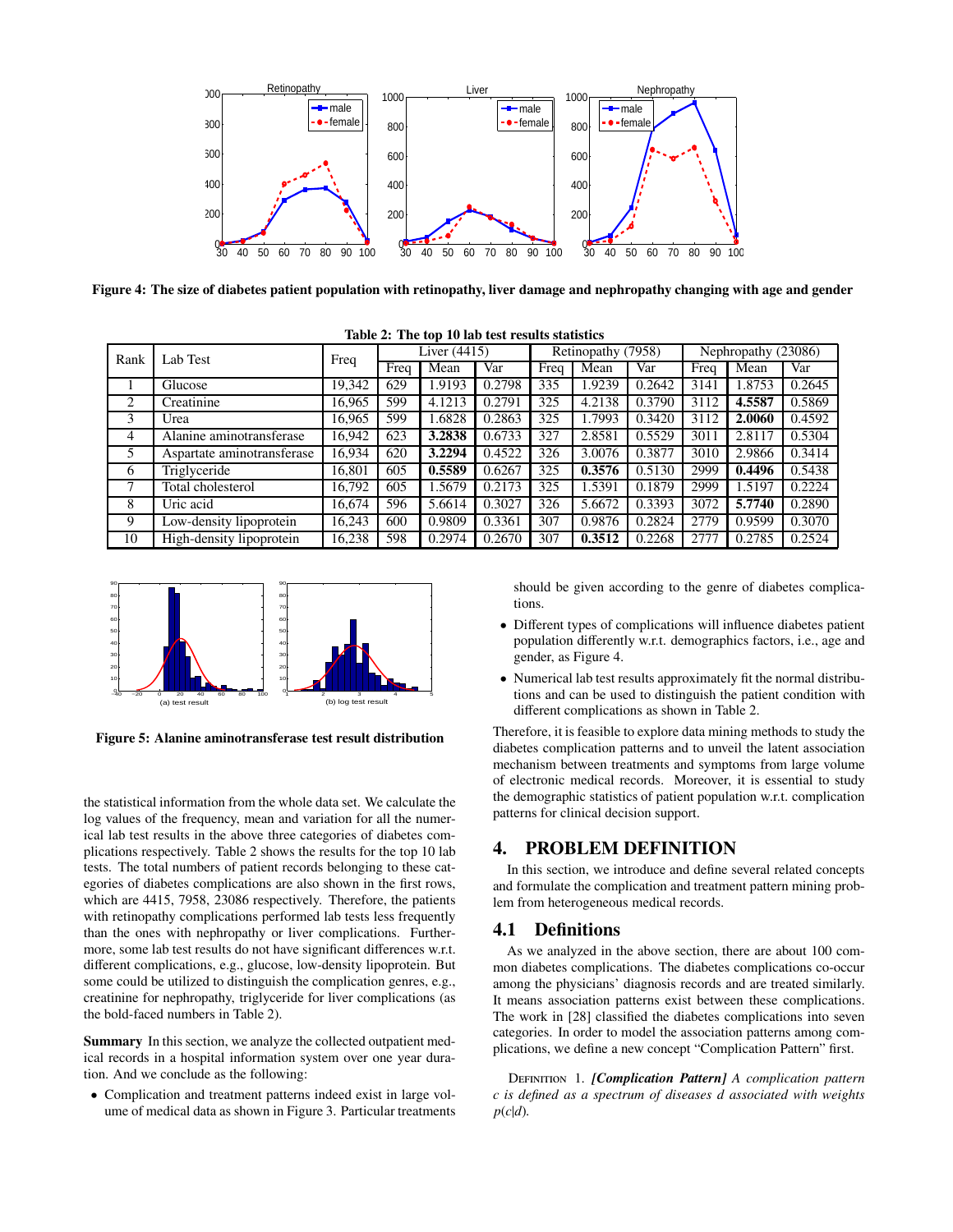The conditional probability  $p(c|d)$  represents the probability of disease *d* belonging to complication pattern *c*, based on which diseases can be classified to different complication patterns. Therefore, a complication pattern is a category of diseases which often co-occur and are treated similarly in populations. Then we define the concept of patient condition as below.

Definition 2. *[Patient Condition] The patient condition* θ *denotes one particular patient's current condition, which is defined as a mixture of weighted complication patterns. The weight for the complication pattern c is defined as the probability with which the patient will have this complication pattern.*

The patient condition is a latent unobservable variable represented as a multinomial distribution over the complication patterns, which is the most important information physicians aim to figure out for treatments during diagnosing.

DEFINITION 3. *[Patient Symptoms] Patient symptoms are observable variables, including patient demographics, lab test results, etc., which can have categorial or numerical values.*

Intuitively patient symptoms are dependent on patient condition. As shown in Figure 5, we can assume the numerical values are drawn from some normal distributions. The parameters of distributions, i.e., the mean and variation, change with complication patterns. For categorial variables, we assume that they are generated from a multinomial probability distribution w.r.t. complication patterns. At last, we define a physician treatment.

Definition 4. *[Treatment] A treatment given by a physician is defined as a mixture of medications and procedures.*

### 4.2 Intuitive Insights

Intuitively, the complications belonging to the same category will co-occur frequently, i.e., patients are more likely to have the complications simultaneously. For example, patients with depression are prone to have insomnia at the same time. On the other hand, they will be treated with similar therapies, i.e., patients are given some common medications. Therefore, the complication patterns can be discovered from the physicians' diagnosis and treatments.

Furthermore, patient symptoms reflect patient current conditions. Thus physicians refer to patient symptoms to figure out patient conditions. Then they give their diagnosis, based on which they treat patients. Thus patient conditions link patient symptoms and physicians' diagnosis and treatments together.

Our objective is to design a method to link different aspects of the patient records and learn the complication and treatment patterns simultaneously.

# 5. COMPLICATION AND TREATMENT PATTERN MINING

In this paper, we propose a probabilistic graphical model named Symptom-Diagnosis-Treatment model to mine the diabetes complication and treatment patterns from large volume of medical records. The model integrates patient symptoms and physicians' treatments, diagnosis in an unified framework so as to mine the latent correlation between complications as well as patient symptoms and physicians' treatments.

## 5.1 Assumptions

First we have the following two assumptions.



Figure 6: Symptom-Diagnosis-Treatment model

Assumption 1. *Patient symptoms, e.g., the lab test results, are generated based on patient conditions.*

As defined, patient conditions are latent and unobservable variables, which physicians aim to figure out via observing the patient symptoms. Thus it is intuitive to assume that patient symptoms are generated from patient conditions. In this paper, we mainly utilize the lab test results as patient symptoms.

Assumption 2. *Physicians give out treatments based on both their diagnosis and patient conditions.*

After observing patient symptoms, physicians will have their own opinions (the diagnosis) on patient conditions and give their corresponding treatments, e.g., medications and procedures. In real situation, physicians diagnose patient conditions based on their experiences. Thus even for the same patient with the same condition, different physicians may have different opinions so as to give out different treatments. Therefore we should consider the subjective bias of physicians in medical records. And different from patient symptoms in Assumption 1, the treatments are dependent on both the diagnosis and patient conditions.

## 5.2 Probabilistic Generative Model

Based on the assumptions, we propose the Symptom-Diagnosis-Treatment model as shown in Figure 6. The variables are described in Table 3. In the model,  $\theta$  represents the patient condition which is generated from a Dirichlet prior  $\alpha$ . The left part represents the generation process of patient symptoms. For each patient symptom, first a complication pattern *c* is selected based on the patient condition  $\theta$ . Then the patient symptom is generated either based on *c*-specific normal distribution if its values are numerical or from *c*-specific multinomial distribution if its values are categorical. The right part represents the generation process of medications, which is performed in a similar way. The parameter  $\lambda$  indicates the weights of diseases for complication patterns as Definition 1. The observed variable *D* indicates the physician's diagnosis for the particular medical record. The treatment is generated based on both the patient condition and the diagnosis. Thus a diagnosed complication *d* is first generated from *D*, and then a complication pattern *c*- is generated based on the diagnosed complication *d* and patient condition  $\theta$ . The whole process is shown in Alg. 1.

## 5.3 Model Estimation via Gibbs Sampling

In this paper, we use Gibbs sampling method to estimate the model as we assume conjugate prior for the parameters  $\theta$ , $\phi$ ,  $\lambda$  and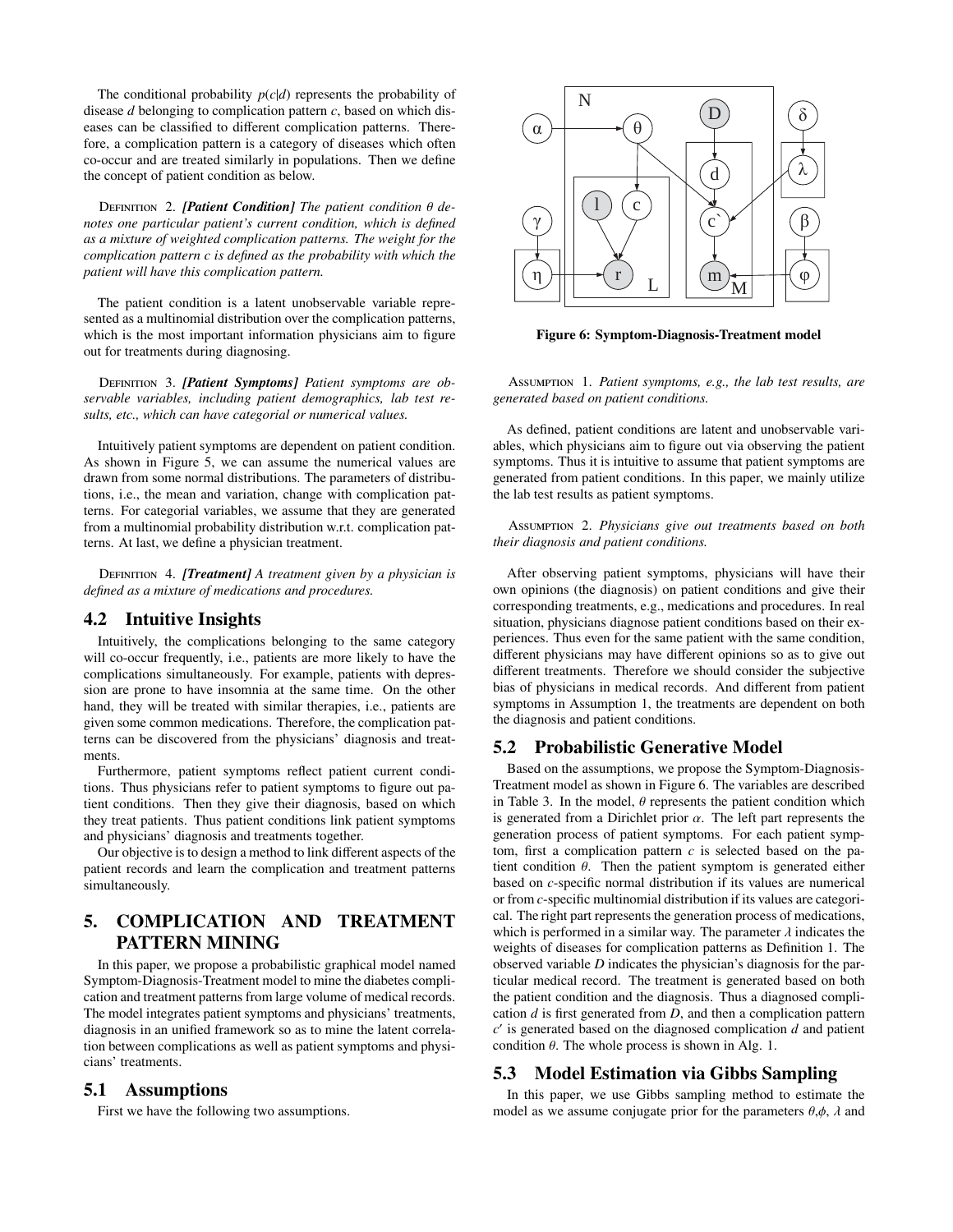| <b>Table 3: Variable descriptions</b> |                                                         |  |  |  |  |  |
|---------------------------------------|---------------------------------------------------------|--|--|--|--|--|
| Notation                              | Description                                             |  |  |  |  |  |
| c, c'                                 | complication pattern assigned to patient symptoms and   |  |  |  |  |  |
|                                       | physician treatments                                    |  |  |  |  |  |
| l                                     | the patient symptom type, e.g., the lab test type       |  |  |  |  |  |
| r                                     | the patient symptom result, .e.g., the lab test result  |  |  |  |  |  |
| m                                     | the given medication or precedure                       |  |  |  |  |  |
| D                                     | the complication set of physician diagnosis             |  |  |  |  |  |
| d                                     | the selected complication                               |  |  |  |  |  |
| $\overline{N}$                        | the number of patient records                           |  |  |  |  |  |
| $\overline{M}$                        | the number of medications and precedures                |  |  |  |  |  |
| L                                     | the number of patient symptoms                          |  |  |  |  |  |
| $\overline{K}$                        | the number of complication patterns                     |  |  |  |  |  |
| $\theta$                              | the mixture of complication patterns which indicate the |  |  |  |  |  |
|                                       | patient condition                                       |  |  |  |  |  |
| $\alpha$                              | the Dirichlet prior for patient condition $\theta$      |  |  |  |  |  |
| η                                     | the distribution parameters for patient symptoms        |  |  |  |  |  |
| $\gamma$                              | the prior for $\eta$                                    |  |  |  |  |  |
| $\lambda$                             | the mixture of complication patterns for each disease   |  |  |  |  |  |
| δ                                     | the Dirichlet prior for $\lambda$                       |  |  |  |  |  |
| $\phi$                                | treatment distributions w.r.t. complication patterns    |  |  |  |  |  |
| β                                     | the Dirichlet prior for $\phi$                          |  |  |  |  |  |
|                                       |                                                         |  |  |  |  |  |

 $\eta$  [7]. Gibbs sampling is an algorithm to approximate the joint distribution of multiple variables by drawing a sequence of samples, which iteratively updates each latent variable under the condition of fixing remaining variables [11]. We utilize the function *N*() to store the number of samples during Gibbs sampling. For example,  $N_{x,c'}(x, c')$  represents the number of samples in patient record x which are assigned to pattern  $c'$ .  $N_{d,c'}(d, c')$  represents the sample number of disease *d* which are assigned to pattern *c'*.  $N_{m,c'}(m_i, c')$ represents the sample number of medication *mi* which are assigned to pattern  $c'$ . Besides, we use  $*$  to represent the sum operation. E.g.,  $N_{m,c'}(*, c')$  represents the sum number of all medication samples which are assigned to pattern *c'*, i.e.,  $N_{m,c'}(*, c') = \sum_i N_{m,c'}(m_i, c').$ Thus the update estimation equations are shown as below.

$$
p(c_i'|\vec{c}'_{-i}, m_i,.) \propto \frac{N_{xc'}(x_i,c_i') + N_{xc}(x_i,c_i') + N_{d,c'}(d_i,c_i') + \alpha + \phi}{N_{xc'}(x_i,*) + N_{xc'}(x_i,*) + N_{d,c'}(d_i,*) + K \cdot \alpha + K \cdot \phi} \cdot \frac{N_{mc'}(m_ic_i') + \beta}{N_{mc'}(m_ic_i') + M \cdot \beta} (1)
$$

$$
p(c_j|\vec{c}_{-j}, r_j,.) \propto \qquad \frac{N_{x,c'}(x_j,c_j) + N_{x,c}(x_j,c_i) + \alpha}{N_{x,c'}(x_j,*) + N_{x,c}(x_j,*) + K\alpha} \cdot \frac{N_{c,r,l}(c_j,r_j,l_j) + \gamma}{N_{c,r,l}(*,r_j,l_j) + N_{l'}\gamma}
$$
(2)

$$
p(c_j|\vec{c}_{-j}, r_j,.) \propto \frac{N_{xc}(x_j,c_j) + N_{xc}(x_j,c_i) + \alpha}{N_{xc}(x_j,s) + N_{xc}(x_j,s) + K\alpha} \cdot Norm(r_j|\mu'_0, \sigma'_0) \tag{3}
$$

where

$$
\mu'_0 = \sigma'_0 \cdot (\frac{\mu_0}{\sigma_0^2} + \frac{\sum_{i=1}^{N_{lc}(l_j, c_j)} r_i}{\sigma^2})
$$
\n
$$
\sigma'_0 = (\frac{1}{\sigma_0^2} + \frac{n}{\sigma^2})^{-1}
$$
\n(4)

For the symptoms with categorical values, the update equation is Equ. (2), where  $N_l$  denotes the number of possible values for patient symptom *l*. For the symptoms with numerical values, we assume they are generated from normal distributions with known variations σ, whose mean value μ is generated from a normal distribution prior, i.e.,  $Norm(\mu|\mu_0, \sigma_0)$ . As normal distribution's conjugate prior is normal distribution, we can get Equ. (3) and (4) [18].

#### 5.4 Discussion

It is very efficient and convenient to employ probabilistic graphical models to discover the latent patterns in heterogeneous networks [4, 16, 17]. Researchers can design other types of graphical models based on their definitions of latent variables and assumptions of the dependence between the variables on this problem. For



Algorithm 1: Probabilistic generative process of Symptom-Diagnosis-Treatment model

example, diagnostics can be deemed as a sequential process derived from the patient symptoms so they are assumed to be generated from patient conditions as well. They can also be classified as true or false ones which are supposed to result in different medications. The factor of physicians can be included in the model so that we can assign different trust weights to the diagnostics, and etc.

In our implementation process, we have tried several forms of probabilistic graphical models based on the above ideas. In this paper we report the model in Figure 6 which has the best experimental results among all we have tried. But we still think there exists improvement room for this model. And we can further investigate them according to different applications later.

#### 6. EXPERIMENTS

In this section, we present experimental results on real diabetes medical records to evaluate the efficiency and effectiveness of the proposed approach.

#### 6.1 Experimental Setup

We collect about 177,000 real electronic medical records of diabetes over one year duration from a famous geriatric hospital in Beijing, China, on which our model is employed to discover diabetes complication and treatment patterns.

Data preprocess First, we preprocess the medical records and filter out some noisy data. As shown in Figure 2, there is a large proportion of medicines, lab tests and complications which only appear very few times. Thus we remove the unfrequent items to reduce the influence of noise. On the other hand, some lab tests are not distinguished, which almost have the same result in all the records. Therefore we utilize the information entropy to measure the effects of the lab tests and eliminate the undistinguished ones. In this way, we get a data set as shown in Table 4.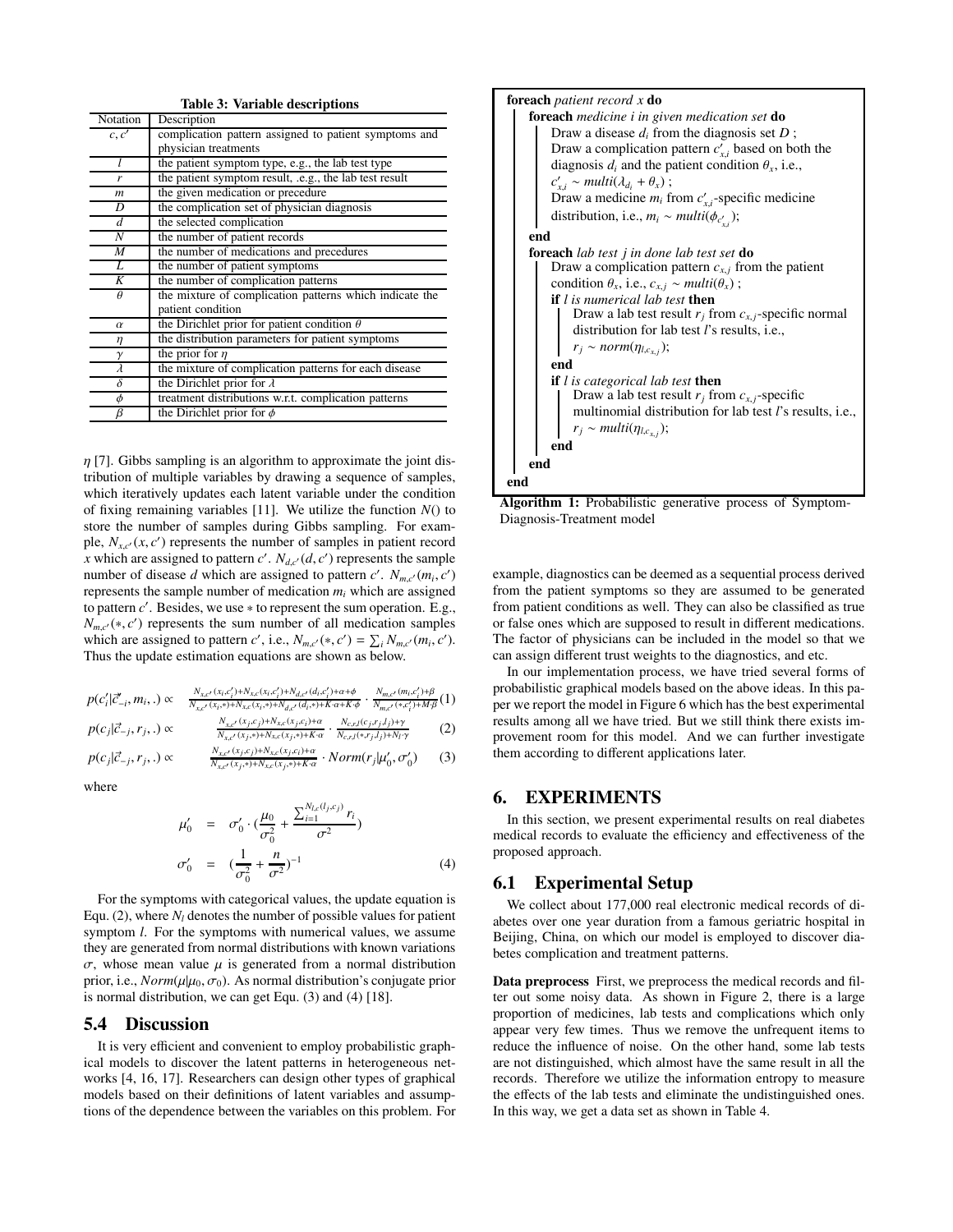| Nephropathy                 |                     | Inflammation                        |       | Osteoporosis                       |       |  |
|-----------------------------|---------------------|-------------------------------------|-------|------------------------------------|-------|--|
| disease                     | prob                | disease<br>disease<br>prob          |       |                                    | prob  |  |
| Chronic renal insufficiency | 0.957               | <b>Bronchitis</b><br>0.952          |       | Severe osteoporosis                | 0.946 |  |
| Hyperuricemia               | 0.930               | Tracheitis                          | 0.917 | Bone pain                          | 0.941 |  |
| Hypothyroidism              | 0.863               | Flu                                 | 0.897 | Prostatic hypertrophy              | 0.895 |  |
| Gout                        | 0.435               | Cold                                | 0.895 | Osteoporosis                       | 0.812 |  |
| Urinary tract infection     | 0.775               | Upper respiratory tract infection   | 0.874 | Gastrointestinal disorders         | 0.801 |  |
| Diabetic nephropathy        | 0.735               | Chronic bronchitis                  | 0.851 | 0.790<br>Severe osteoarthritis     |       |  |
| medicine                    | prob                | medicine                            | prob  | medicine<br>prob                   |       |  |
| Cordyceps                   | 0.132               | Acarbose tablets                    | 0.069 | Calcium carbonate tablets<br>0.109 |       |  |
| Sodium bicarbonate tablets  | 0.037               | Cold heat particles                 | 0.031 | Acarbose tablets                   | 0.079 |  |
| Benzbromarone               | 0.032               | Aspirin                             | 0.029 | Calcitriol capsules                | 0.065 |  |
| Depression                  |                     | Cardiovascular                      |       | Peripheral neuropathy              |       |  |
| disease                     | prob                | disease<br>prob                     |       | disease<br>prob                    |       |  |
| Depression                  | 0.750               | Hyperlipidemia                      | 0.904 | Peripheral neuropathy              | 0.756 |  |
| Depressive state            | 0.700               | 0.882<br>Atherosclerosis            |       | <b>Neuritis</b>                    | 0.689 |  |
| Insomnia                    | 0.690               | High cholesterol                    | 0.876 | <b>Neurosis</b>                    | 0.687 |  |
| Neurasthenia                | 0.653               | Arteriosclerosis                    | 0.847 | Peripheral nerve damage            | 0.571 |  |
| <b>Neurosis</b>             | 0.629               | 0.527<br>Arrhythmia                 |       | Vitamin deficiency                 | 0.549 |  |
|                             |                     | 0.811<br>Gout                       |       | Diabetic peripheral neuropathy     | 0.504 |  |
| medicine                    | prob                | medicine                            | prob  | medicine                           | prob  |  |
| Estazolam tablets           | 0.090               | Aspirin                             | 0.077 | Vitamin B1<br>0.192                |       |  |
| Acarbose tablets            | 0.069               | Acarbose tablets<br>0.062           |       | Glucosamine hydrochloride          | 0.052 |  |
| Aspirin                     | 0.031               | 0.052<br>Atorvastatin calcium       |       | Methylcobalamin                    | 0.042 |  |
| Digestion disease           |                     | Retinopathy                         |       | Liver disease                      |       |  |
| disease                     | prob                | disease                             | prob  | disease                            | prob  |  |
| Constipation                | 0.921               | Diabetic retinopathy                | 0.888 | <b>Fatty</b> liver                 | 0.586 |  |
| Indigestion                 | 0.894               | Cataract                            | 0.836 | Liver damage                       | 0.512 |  |
| Gastric ulcer               | 0.851               | 0.835<br>Type 2 diabetic neuropathy |       | Elevated transaminase              | 0.418 |  |
| Lumbago                     | 0.787               | Diabetic neuropathy<br>0.827        |       | Hypertension                       | 0.406 |  |
| Peptic ulcer                | 0.706               | Conjunctivitis<br>0.736             |       | High cholesterol                   | 0.112 |  |
| medicine                    | prob                | medicine<br>prob                    |       | medicine                           | prob  |  |
| Painkiller plaster          | 0.103               | Methylcobalamin tablets<br>0.063    |       | Metformin hydrochloride tablets    | 0.143 |  |
| Acarbose tablets            | 0.084               | Pancreatic kallikrein<br>0.055      |       | Pioglitazone hydrochloride tablets | 0.142 |  |
| Glucosamine Hydrochloride   | 0.052<br>Vitamin B1 |                                     | 0.054 | Acarbose tablets                   | 0.140 |  |

Table 5: Complication and treatment patterns. Each column indicates one complication and treatment pattern, which is represented by several most related diseases and medications and their probabilities.

Table 4: Data set

|              | Maximum frequency | size in selected set |
|--------------|-------------------|----------------------|
| complication | 38747             |                      |
| medication   | 14025             | 550                  |
| lab test     | 19342             |                      |

Evaluation Aspects Then, we apply our model to the whole data and evaluate our method on the following aspects:

- Complication pattern illustration We illustrate the complication patterns discovered from our model, from which we find some interesting correlations among the 70 diabetes complications. These complication patterns demonstrate the major categories of diabetes complications in one-year medical records in China. We compare them with the diabetes complication categories of US proposed in previous work [28].
- Treatment pattern demonstration Besides complication patterns, our model also discovers treatment patterns. The results demonstrate that according to different types of diabetes complications the treatments should be different. But there also exist some common medications for several complication patterns. Furthermore, our model discovers the correlations between patient symptoms and conditions. We show some symptoms can be utilized to distinguish patient conditions, i.e., which types of complications the patient may have.
- Complication pattern statistics We analyze the characteristics of complication patterns for patient demographics. E.g., how big is the patient population with each complication pattern? What are their age trends? Will complications afflict different gender and age group differently? Furthermore, we study the impact of complication combinations on patient conditions. E.g., are older people prone to have more complications? Will complication combinations influence the severity of patient conditions? We do all these statistical analysis and get some interesting results.
- Clinical decision support case study The complication and treatment patterns discovered from our model can be utilized to support clinical decision-making and aid clinical diagnosis. We show a medical application of suggesting possible medications according to the lab test results of particular patients. In order to test the model quantitatively, we use MAP, Precsion@10, Recall@10 to measure the effects of the application and compare our approach with the nearest neighbor model.

# 6.2 Complication and Treatment Patterns

Table 5 visualizes the complication and treatment patterns obtained from the Symptom-Diagnosis-Treatment model when we set the number of patterns to be 9. Each column indicates one complication and treatment pattern, which is represented by several most related diseases and medications and their probabilities. Therefore we can tell the meanings of the complication patterns and summarize them in the captions. So the discovered diabetes complication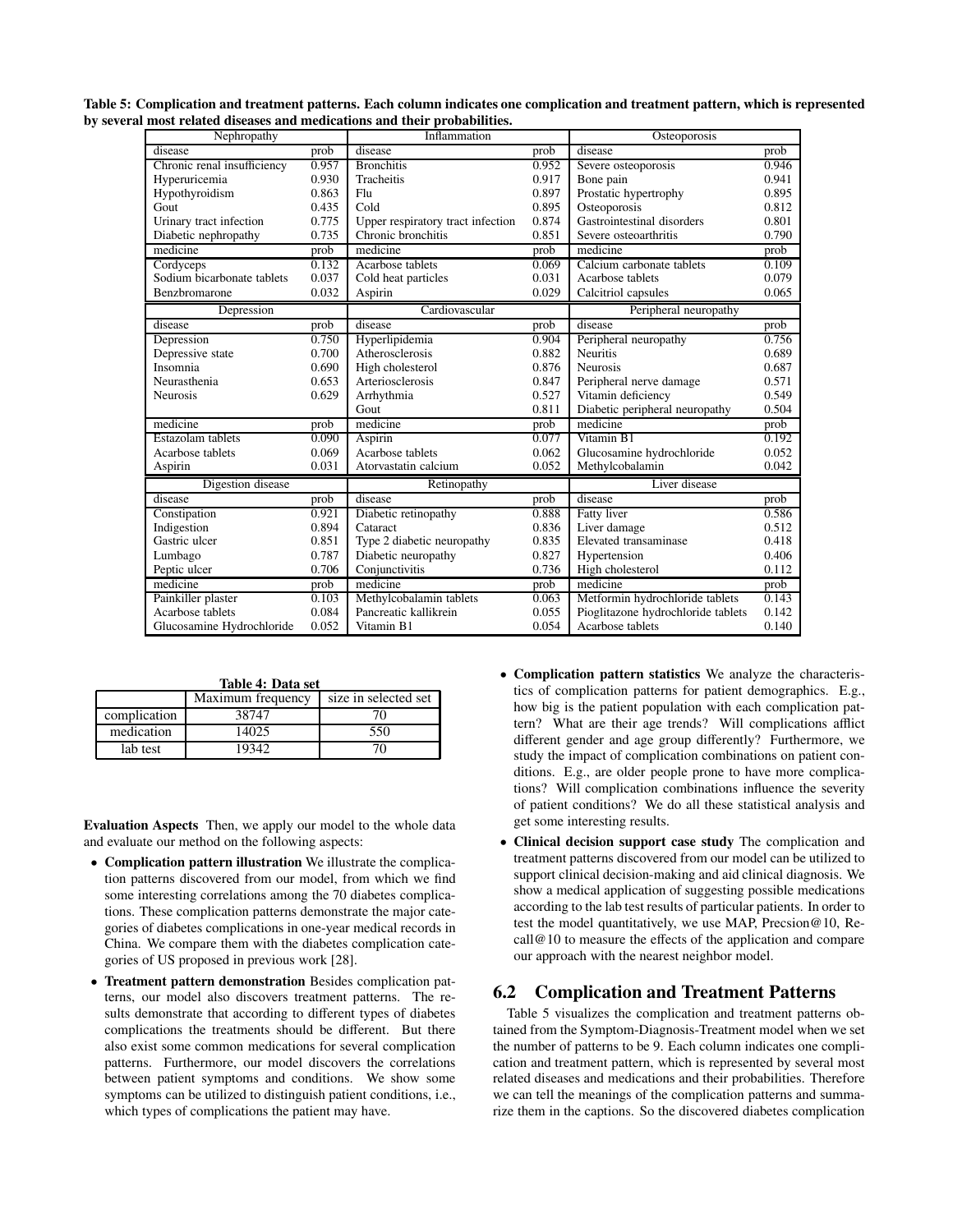

Figure 7: Lab test results distribution on the nine complication patterns ((a) triglycerides (b) leukocyte count)

patterns are respectively associated with "nephropathy", "inflammation", "osteoporosis", "depression", "cardiovascular", etc.

Complication pattern demonstration The complication patterns show the latent correlations among the diabetes complications, from which we can find some interesting phenomena. For example, the third complication pattern shows that there exist latent correlations among the diseases "osteoporosis", "prostatic hypertrophy" and "gastric disease" although they are related to different human organs. The fourth complication pattern shows that there is a large probability for patients with "depression" to have "insomnia" at the same time.

Young et al. [28] studied seven categories of diabetes complications in US, which are cardiovascular disease, nephropathy, retinopathy, peripheral vascular disease, stroke, neuropathy, and metabolic. Our model discovers some consistent categories on the medical records in China, e.g., nephropathy, retinopathy, cardiovascular, neuropathy. But we also discover some other different categories of diabetes complications, e.g., depression, which have also been studied a lot in many works [15].

Treatment pattern demonstration Our model can also discover symptom and treatment patterns w.r.t. different types of complications.

As Definition 4, the treatment patterns are represented as the conditional probabilities  $p(m|c)$ . Table 5 also shows the top 3 relative medications to each complication pattern 3. Therefore there obviously exist different treatments w.r.t. different types of diabetes complications. Meanwhile, there also exist some common medications for several complication patterns, e.g., acarbose tablets. It means this kind of medication is a widely used drug for diabetes.

Patient symptoms distribution Different types of diabetes will result in different symptoms. Thus patients are required to do some lab tests to provide physicians with the references for clinical diagnosis. Our models can discover the distribution of the lab test results on the complication patterns. For example, Figure 7 shows the mean and variation values of the lab test "triglycerides" and "leukocyte count" on the nine complication patterns, which demonstrates that triglycerides has a large value associated with complication pattern 5. That is because "hyperlipidemia"-related complications lead to much higher "triglycerides" test results. Conversely, if a patient has a high "triglycerides" test result, physicians will diagnose he/she has hyperlipidemia. The value of "Leukocyte count" is large on complication patterns 2 and 7, which is caused by "inflammation"-related complications. Thus large "leukocyte count" indicates the existence of "inflammation" complications.

#### 6.3 Patient Statistics on Complication Patterns

We would like to see how these discovered complication patterns distribute in diabetes patient population. We classify the patients into nine clusters by checking their diagnosis. If the diagnosis contains any disease belonging to one complication pattern, we assume the patient has this complication pattern. Thus, some patients will belong to more than one cluster.

#### Patient statistics w.r.t. complication patterns

First, we want to study the characteristics of individual complication patterns w.r.t. patient demographics. E.g., what is the size and average age of patient population with each complication pattern, particularly for men and women? We count the number of male and female patients in these clusters, which is shown in Figure 8(a). We also calculate their average ages as shown in Figure 8(b). Therefore, we can find the following phenomena.

- The groups of patients with complication patterns "depression" and "liver disease" are smaller than other groups. Contrastively, patients are more likely to have the diabetes complications "inflammation" and "cardiovascular".
- The patients with liver complications (i.e., complication pattern 9) are obviously the youngest. In other words, the diabetes patients are likely to get liver complications at an earlier age than other types.
- With all kinds of complication patterns, female diabetes patient population is generally larger than male population, which is notable in the groups of the complication pattern "depression" and "osteoporosis". Thus women are easier to get these types of complications than men if they have diabetes.
- In most cases, female patients have the diabetes complications earlier than male ones. But liver complication pattern is one counter-example, i.e., male patients get liver complications at a smaller age than female ones. The reason may be that men drink alcohol more than women.

#### Patient statistics w.r.t. complication pattern combinations

In many real cases, diabetes patients are probably to have more than one type of complications [28], i.e., they will belong to several diabetes groups simultaneously. We further study the impact of complication pattern combinations on patient conditions and find the following results:

- Figure 9(a) shows the curve of the number of patients who have 1 to 9 complication patterns, which indicates that patient population declines with the size of complication pattern combinations increasing. In other words, patient population with more complication patterns is smaller than the one with fewer complication patterns.
- Figure 9(b) shows the average age curve changing with the size of complication pattern combinations, which demonstrate the average age has an obvious growth trend when the size of complication pattern combinations increases. Thus we conclude that the older patients are likely to have more types of complication patterns simultaneously than younger ones.
- The HbA1c blood test (also called glycohemoglobin) is a reliable indicator of patient condition. The larger the HbA1c measure, the higher the risk of developing complications such as eye, heart, kidney disease, nerve damage or stroke [20]. Thus we calculate the average values of HbA1c test results of the above patient groups as shown in Figure 9(c), the increasing

<sup>&</sup>lt;sup>3</sup>All the disease and medication names are translated by http://translate.google.com/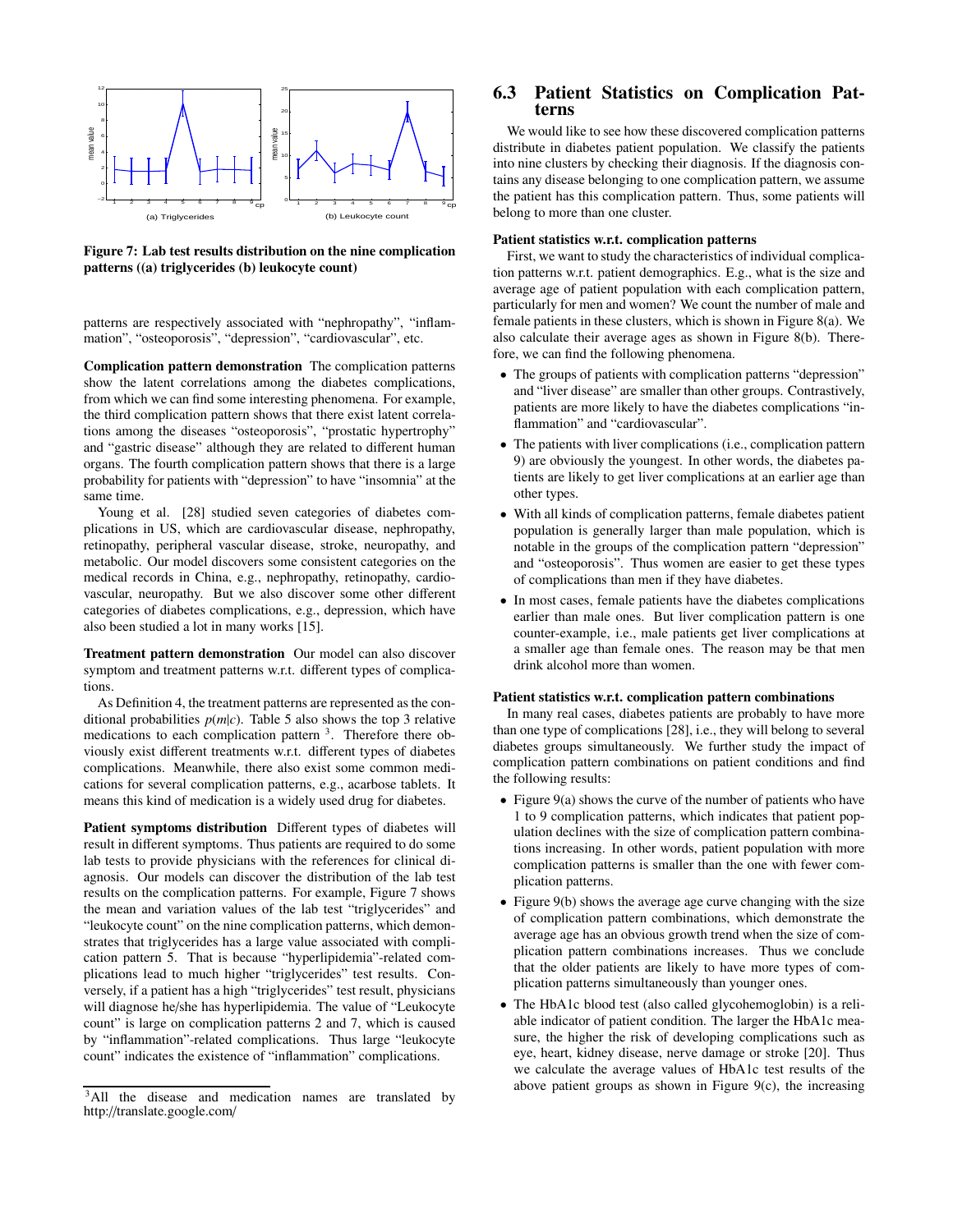



(b) Patient average ages w.r.t. complication patterns

Figure 8: Patient statistics w.r.t. the nine complication patterns



Figure 9: Statistics on patients who have several complication patterns simultaneously (#cp represents the number of complication patterns)

trend in which tells us that the patients with more types of complication patterns are probably at higher risk in general.

# 6.4 Application Example

Research on clinical decision support [14] has developed for many years, which both physicians and patients pay much attention to. E.g., when patient symptoms are observed, physicians want to figure out these issues: what kinds of diabetes does this patient have? which medications should be given to him/her? The complication and treatment patterns discovered by our model can be used to help physicians learn from previous experiences so as to aid their work. Here, we propose one possible medical application based on our model.

As illustrated above, the treatment probability  $p(m|c)$  as well as each symptom's distribution w.r.t. complication  $p(r|c, l)$  are discovered from the model. As  $p(c|r, l) \propto p(r|c, l) \cdot p(c)$ , the most likely medications can be obtained by the following equation.

$$
p(m) \propto \sum_{c} p(m|c) \cdot p(c|r, l)
$$
 (5)

In order to test our model quantitatively, we do some experiments based on this application schema. Suppose the diagnosis and treatments given by physicians in the medical records are the ground-truth (In real situations, the given diagnosis and treatments

Table 6: Medical Application Result

| model                  | <b>MAP</b> | $MP@10$ $MR@10$ |       |  |  |  |  |  |
|------------------------|------------|-----------------|-------|--|--|--|--|--|
| our model $\mid$ 0.541 |            | 0.580           | 0.476 |  |  |  |  |  |
| NNM                    | 0.121      | 0.143           | 0.098 |  |  |  |  |  |

are biased. Even for the same patient, different physicians may have different opinions on patient conditions so as to give different diagnosis and treatments.). Then we test the consistency of the possible medications and diseases suggested by our model with the groundtruth. We randomly select 10000 medical records which contain lab test results and diagnosis as testing data and use the rest records to train the model. We utilize three measurements which are mean average precision (MAP), mean precision at top 10 (MP@10) and mean recall at top 10 (MR@10). We compare the results with *k*nearest neighbor model (NNM), i.e., using the weighted combination of medications of the *k* nearest neighbors as the suggested treatment (we use  $k = 10$  here). The results in Table 6 demonstrate that our model can outperform the *k*-nearest neighbor model in terms of the medicine suggestion application.

#### 7. CONCLUSION AND FUTURE WORK

In this paper, we explore the problems of using large volume of electronic medical records to aid the clinical treatments of diabetes mellitus. We propose a probabilistic graphical model to link the patient symptoms and physicians' diagnosis, treatment together and to mine diabetes complication and treatment patterns simultaneously. We further study the demographic statistics of patient population w.r.t. complication patterns in real data and discover some interesting insights. The experimental results on a collection of one-year diabetes clinical records from a famous geriatric hospital in Beijing, China demonstrate the meaningful patterns discovered by our models.

The general problem of exploring electronic medical records for clinical decision support represents a promising and interesting research direction in health care data mining. There are many potential applications of this work. For example, chemists want to find